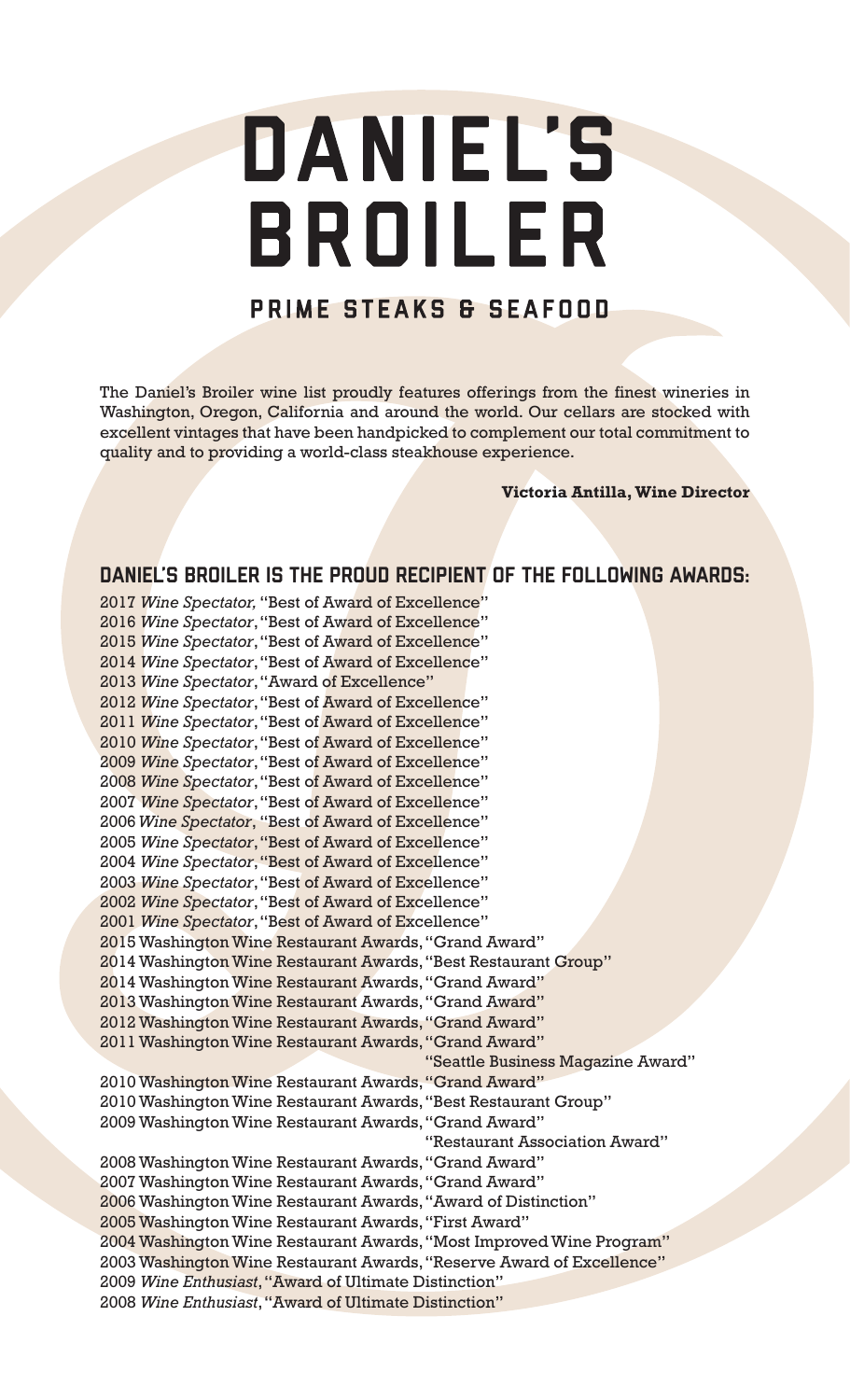## TABLE OF CONTENTS

*Vintages are subject to change. All wine subject to availability.*

## TAKE YOUR WORLD-CLASS EXPERIENCE HOME WITH YOU

*All wine in our extensive cellar is available to go!*

Enjoy our wine for your next event, party, or office meeting. Sip it in your hotel room or simply add that special hard-to-find bottle to your personal cellar. Our many rare and collector wines make great gifts, too!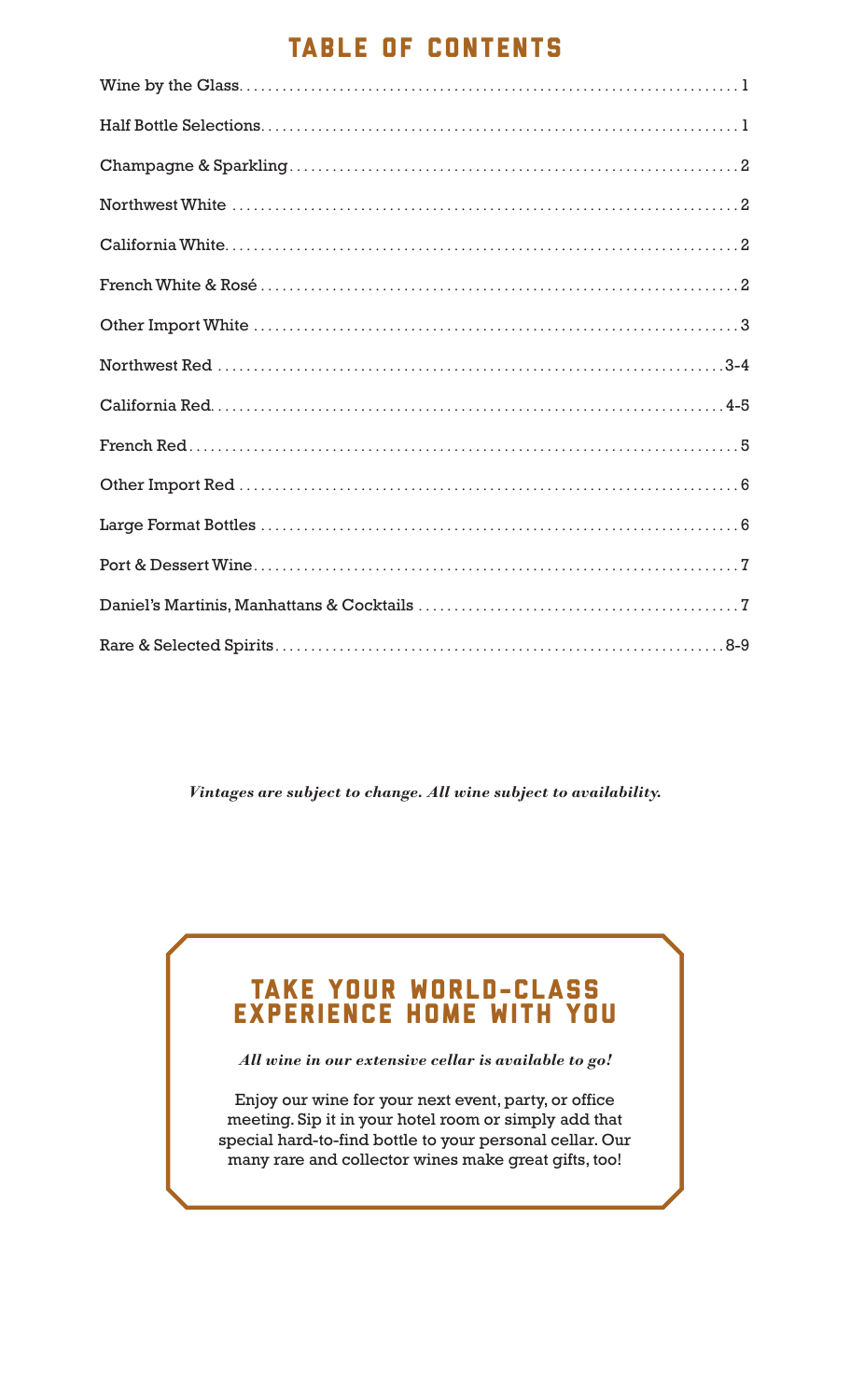## WINE BY THE GLASS

#### **SPARKLING**

#### **WHITE & ROSÉ**

| <b>Chardonnay</b> ; Soter Vineyards, North Valley, Willamette Valley, OR, 2016, Daniel's Exclusive  14 |
|--------------------------------------------------------------------------------------------------------|
| <b>Pinot Blanc</b> ; St. Innocent Winery, Freedom Hill Vineyard, Willamette Valley, OR, 2015 14        |
|                                                                                                        |
| Riesling; Long Shadows Vintners, "Poet's Leap," Columbia Valley, WA, 2016  12                          |
|                                                                                                        |
|                                                                                                        |
| Rosé; Commanderie de la Bargemone, Coteaux d'Aix en Provence, France, 2017  12                         |

#### **RED**

| Bordeaux; Château La Vieille Cure, "La Sacristie," Fronsac, France, 2012 14                   |
|-----------------------------------------------------------------------------------------------|
| <b>Cabernet Sauvignon</b> ; Chateau Ste. Michelle, Indian Wells, Columbia Valley, WA, 2015 12 |
| Cabernet Sauvignon; Carpe Diem by Dominus Estate, Napa Valley, CA, 2015.  18                  |
| Cabernet Sauvignon; Five Star Cellars, Walla Walla Valley, WA, 2015  16                       |
|                                                                                               |
| Malbec; Bodega Catena Zapata, Vista Flores, Mendoza, Argentina, 2015  12                      |
|                                                                                               |
|                                                                                               |
|                                                                                               |
|                                                                                               |
| Red Blend; Lauren Ashton Cellars, "Cuvée Estelle," Columbia Valley, WA, 2015 15               |
| Syrah; Alexandria Nicole Cellars, "Jet Black," Horse Heaven Hills, WA, 2015  12               |

# HALF BOTTLE SELECTIONS

#### **CHAMPAGNE**

#### **WHITE**

#### **RED**

| <b>Cabernet Sauvignon</b> ; Woodward Canyon Winery, "Artist Series #23," Columbia Valley, WA, 2014. . 60 |  |
|----------------------------------------------------------------------------------------------------------|--|
|                                                                                                          |  |
|                                                                                                          |  |
|                                                                                                          |  |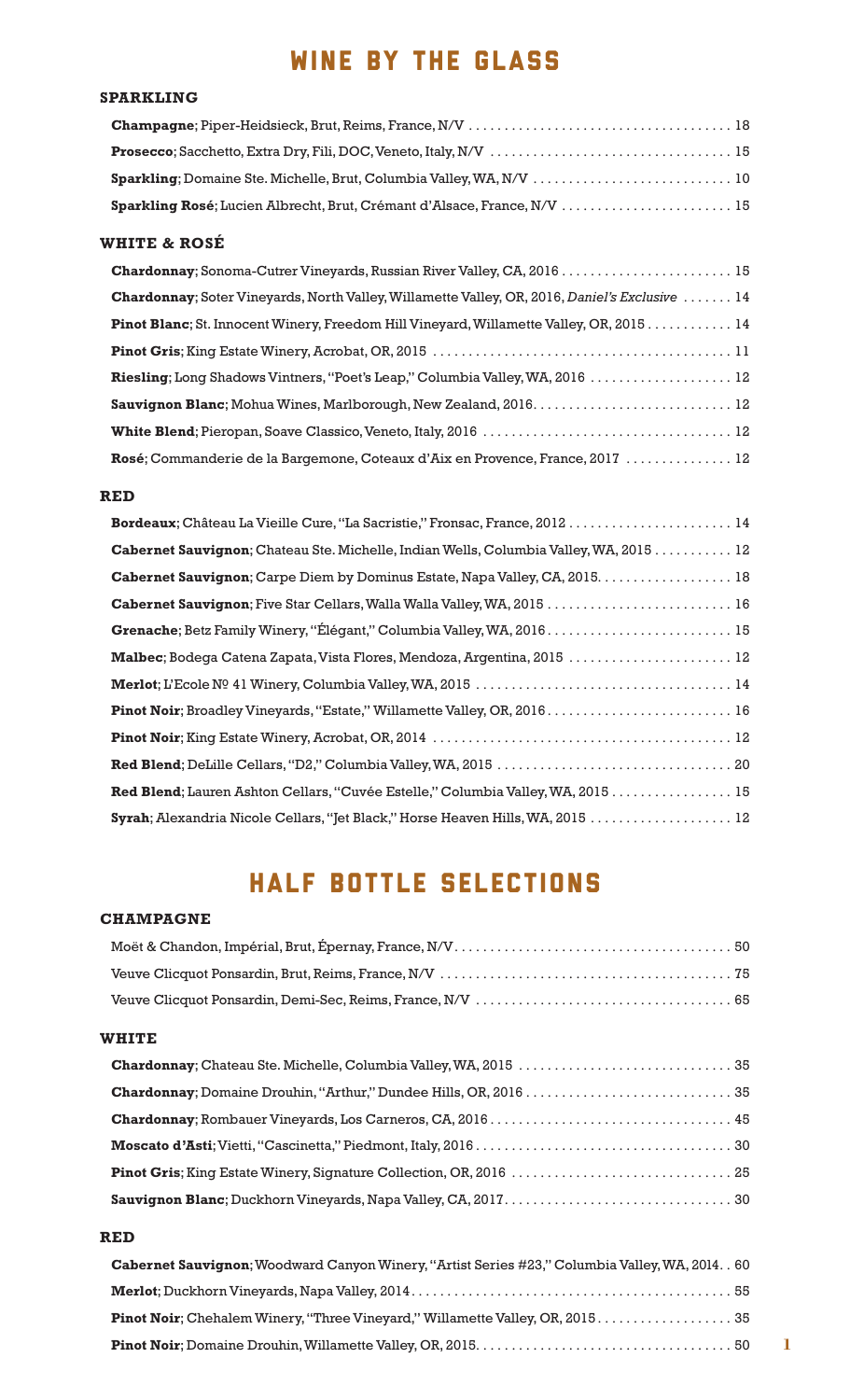# CHAMPAGNE & SPARKLING

#### **CHAMPAGNE**

#### **SPARKLING**

## NORTHWEST WHITE

| Chardonnay; Chateau Ste. Michelle, Columbia Valley, WA, 2016  40                                |
|-------------------------------------------------------------------------------------------------|
|                                                                                                 |
|                                                                                                 |
| <b>Pinot Blanc</b> ; St. Innocent Winery, Freedom Hill Vineyard, Willamette Valley, OR, 2015 48 |
| Sauvignon Blanc; Chateau Ste. Michelle, Columbia Valley, WA, 2016  40                           |
|                                                                                                 |
| Riesling; Chateau Ste. Michelle, "Dry," Columbia Valley, WA, 2016  25                           |
| Riesling; Long Shadows Vintners, "Poet's Leap," Columbia Valley, WA, 2016  50                   |
| Pinot Gris; Chehalem Winery, "Three Vineyard," Willamette Valley, OR, 2016 50                   |
|                                                                                                 |
|                                                                                                 |
|                                                                                                 |
| White Blend; DeLille Cellars, "Chaleur Estate Blanc," Columbia Valley, WA, 2016  75             |

## CALIFORNIA WHITE

| Chardonnay; Sbragia Family Vineyards, Home Ranch, Dry Creek Valley, 2013  55                 |  |
|----------------------------------------------------------------------------------------------|--|
| <b>Chardonnay</b> ; Sonoma-Cutrer Vineyards, "Russian River Ranches," Sonoma County, 2016 60 |  |
|                                                                                              |  |

# FRENCH WHITE & ROSÉ

| Burgundy, Chassagne-Montrachet; Domaine Vincent & Sophie Morey, l <sup>er</sup> Cru, Caillerets, 2012. . 150 |  |
|--------------------------------------------------------------------------------------------------------------|--|
|                                                                                                              |  |
| Condrieu; Delas Frères, "La Galopine," Northern Rhône, 2014  150                                             |  |
|                                                                                                              |  |
|                                                                                                              |  |
|                                                                                                              |  |
|                                                                                                              |  |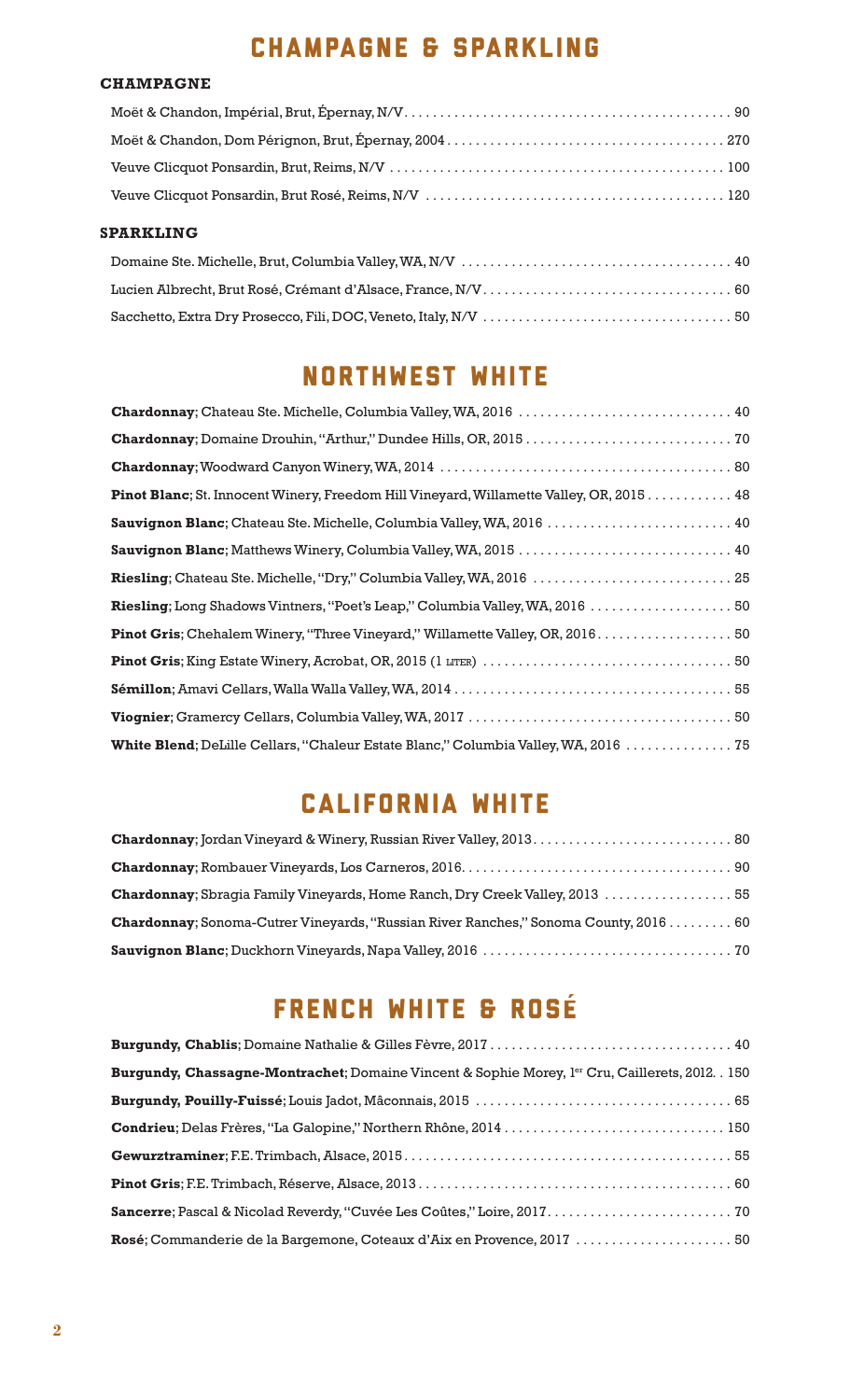# OTHER IMPORT WHITE

| Riesling; Hexamer, "Quarzit," Meddersheimer Rheingrafenberg, QBA, Nahe, Germany, 2010 60      |  |
|-----------------------------------------------------------------------------------------------|--|
| Riesling; Joh. Jos. Christoffel Erben, Kabinett, Ürzinger Würzgarten, Mosel, Germany, 2011 65 |  |
| Sauvignon Blanc; Cloudy Bay Vineyards, Marlborough, New Zealand, 2017  85                     |  |
| Sauvignon Blanc; Mohua Wines, Marlborough, New Zealand, 2016 (1 LITER).  45                   |  |
|                                                                                               |  |

# NORTHWEST RED

#### **CABERNET SAUVIGNON**

| Betz Family Winery, "Père de Famille," Columbia Valley, WA, 2015  150               |
|-------------------------------------------------------------------------------------|
|                                                                                     |
|                                                                                     |
| Col Solare by Chateau Ste. Michelle & Marchesi Antinori, Red Mountain, WA, 2014  95 |
|                                                                                     |
|                                                                                     |
|                                                                                     |
|                                                                                     |
|                                                                                     |
|                                                                                     |
|                                                                                     |
| Long Shadows Vintners, "Feather," Columbia Valley, WA, 2015  150                    |
|                                                                                     |
|                                                                                     |
|                                                                                     |
|                                                                                     |
|                                                                                     |
| Woodward Canyon Winery, "Artist Series #23," Columbia Valley, WA, 2014  105         |

#### **MERLOT**

| Long Shadows Vintners, "Pedestal," Columbia Valley, WA, 2013  140 |  |
|-------------------------------------------------------------------|--|

#### **PINOT NOIR**

| Cristom Vineyards, Eileen Vineyard, Eola-Amity Hills, OR, 2015  135 |  |
|---------------------------------------------------------------------|--|
|                                                                     |  |
|                                                                     |  |
|                                                                     |  |
|                                                                     |  |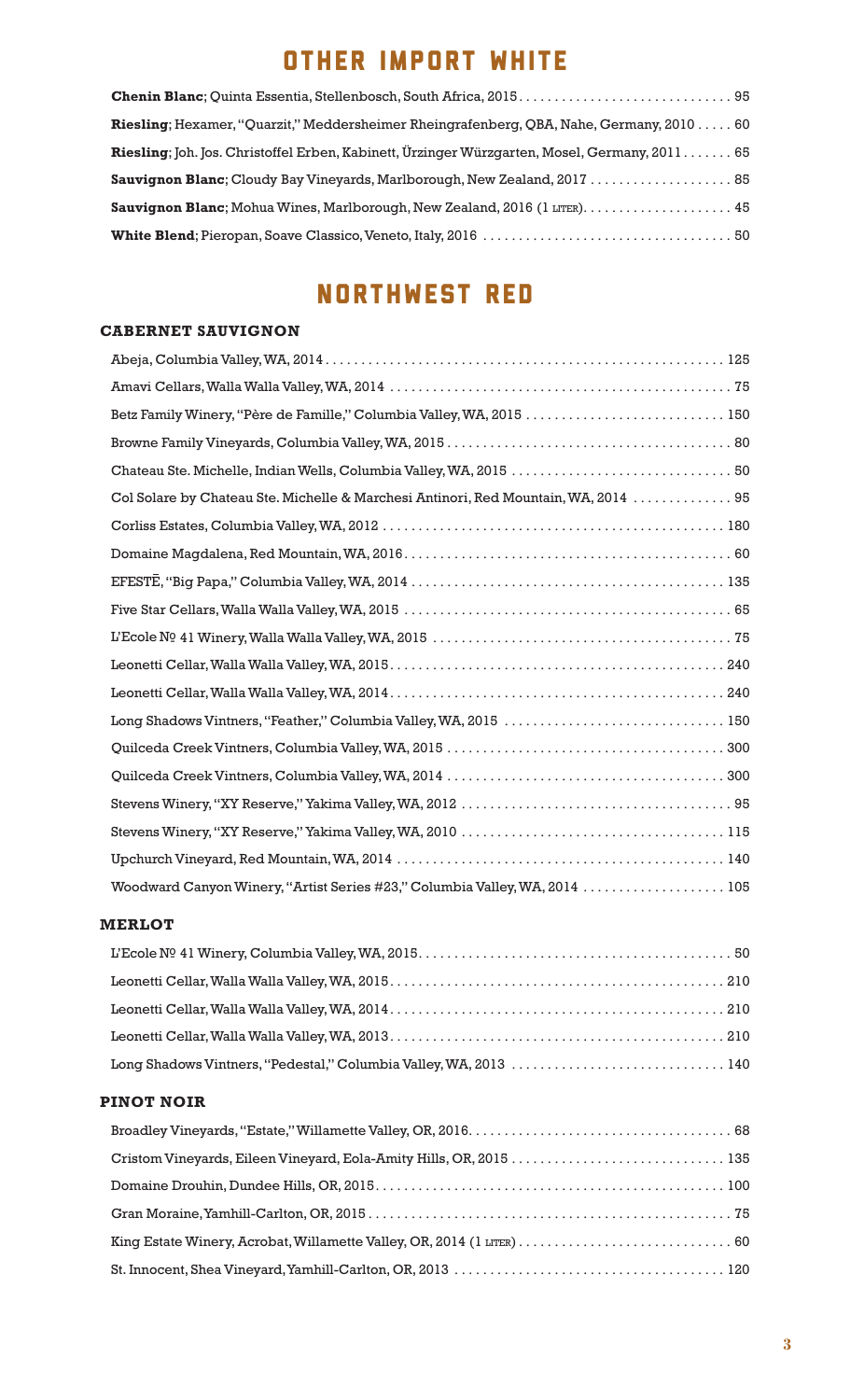# NORTHWEST RED*, cont.*

#### **SYRAH**

#### **RED BLEND**

| Figgins Family Wine Estates, "Estate Red," Walla Walla Valley, WA, 2013  215                                                                  |
|-----------------------------------------------------------------------------------------------------------------------------------------------|
| Lauren Ashton Cellars, "Cuvée Estelle," Columbia Valley, WA, 2015.  60                                                                        |
| L'Ecole Nº 41 Winery, "Estate Ferguson," Ferguson Vineyard, Walla Walla Valley, WA, 2012 135                                                  |
|                                                                                                                                               |
|                                                                                                                                               |
| Leonetti Cellar, "The Oldest Blocks," Walla Walla Valley, WA, 2014<br>Washington Auction of Wines Special Lot Nº 5, Daniel's Exclusive 350    |
| Long Shadows Vintners, "Exclusive Reserve," Columbia Valley, WA, 2014<br>Washington Auction of Wines Special Lot Nº 6, Daniel's Exclusive 350 |
| Spring Valley Vineyard, "Frederick," Walla Walla Valley, WA, 2012  100                                                                        |
|                                                                                                                                               |
|                                                                                                                                               |
| <b>OTHER RED VARIETALS</b>                                                                                                                    |
| Grenache; Betz Family Winery, "Élégant," Columbia Valley, WA, 2016 60                                                                         |

| Malbec; Amavi Cellars, Walla Walla Valley, WA, 2014 |  |
|-----------------------------------------------------|--|
|                                                     |  |

# CALIFORNIA RED

#### **CABERNET SAUVIGNON**

#### **MERLOT**

#### **PINOT NOIR**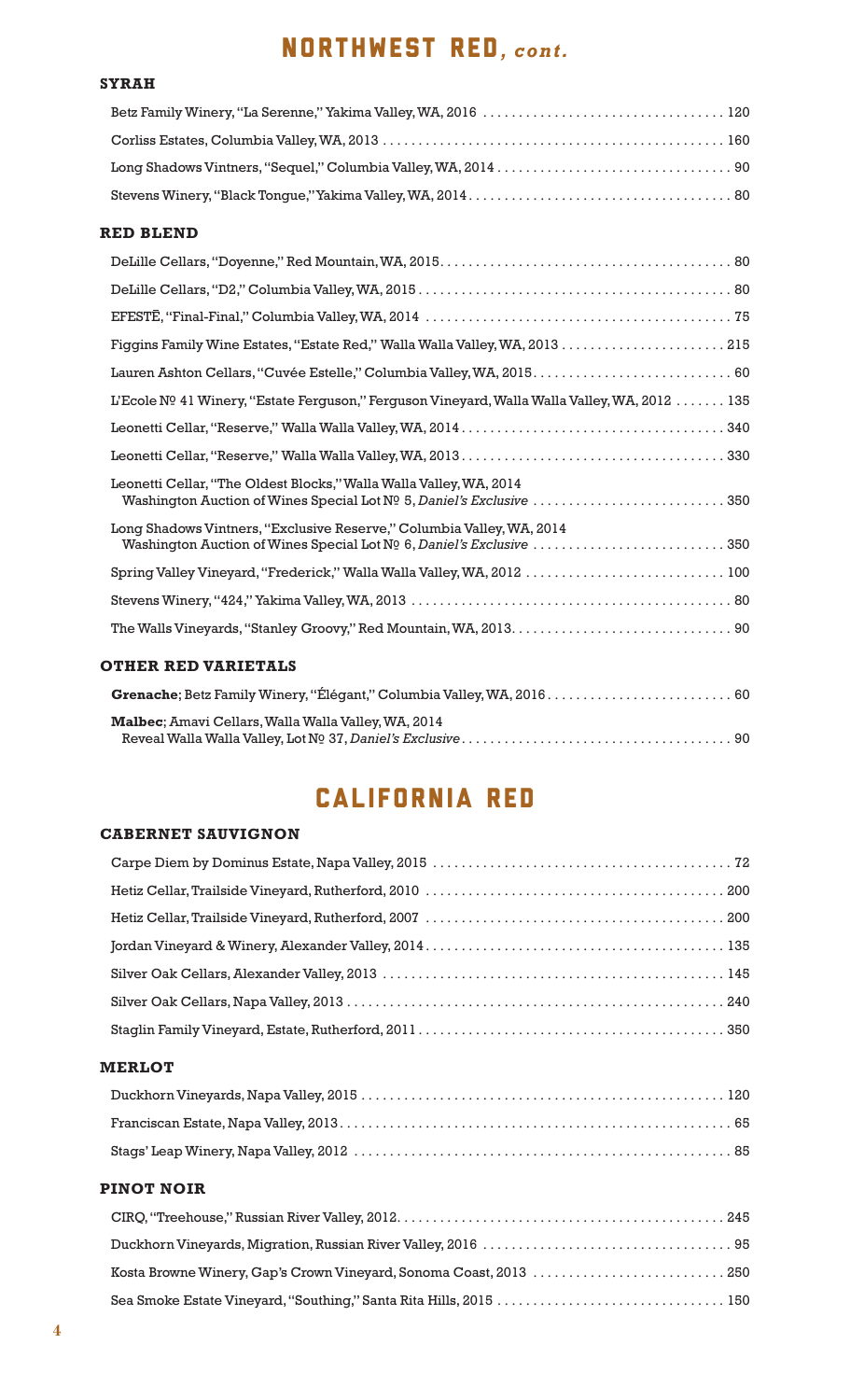# CALIFORNIA RED*, cont.*

#### **RED BLEND**

#### **OTHER RED VARIETALS**

## FRENCH RED

#### **BORDEAUX: LEFT BANK**

| Pauillac; Domaine Barons de Rothschild (Lafite), "Médoc Réserve Spéciale," 2015  55 |
|-------------------------------------------------------------------------------------|
|                                                                                     |
|                                                                                     |
|                                                                                     |
|                                                                                     |

#### **BORDEAUX: RIGHT BANK**

#### **BURGUNDY**

| Morey-Saint-Denis; Domaine des Lambray, "Clos de Lambray," Grand Cru, 2011330 |  |
|-------------------------------------------------------------------------------|--|

#### **RHÔNE**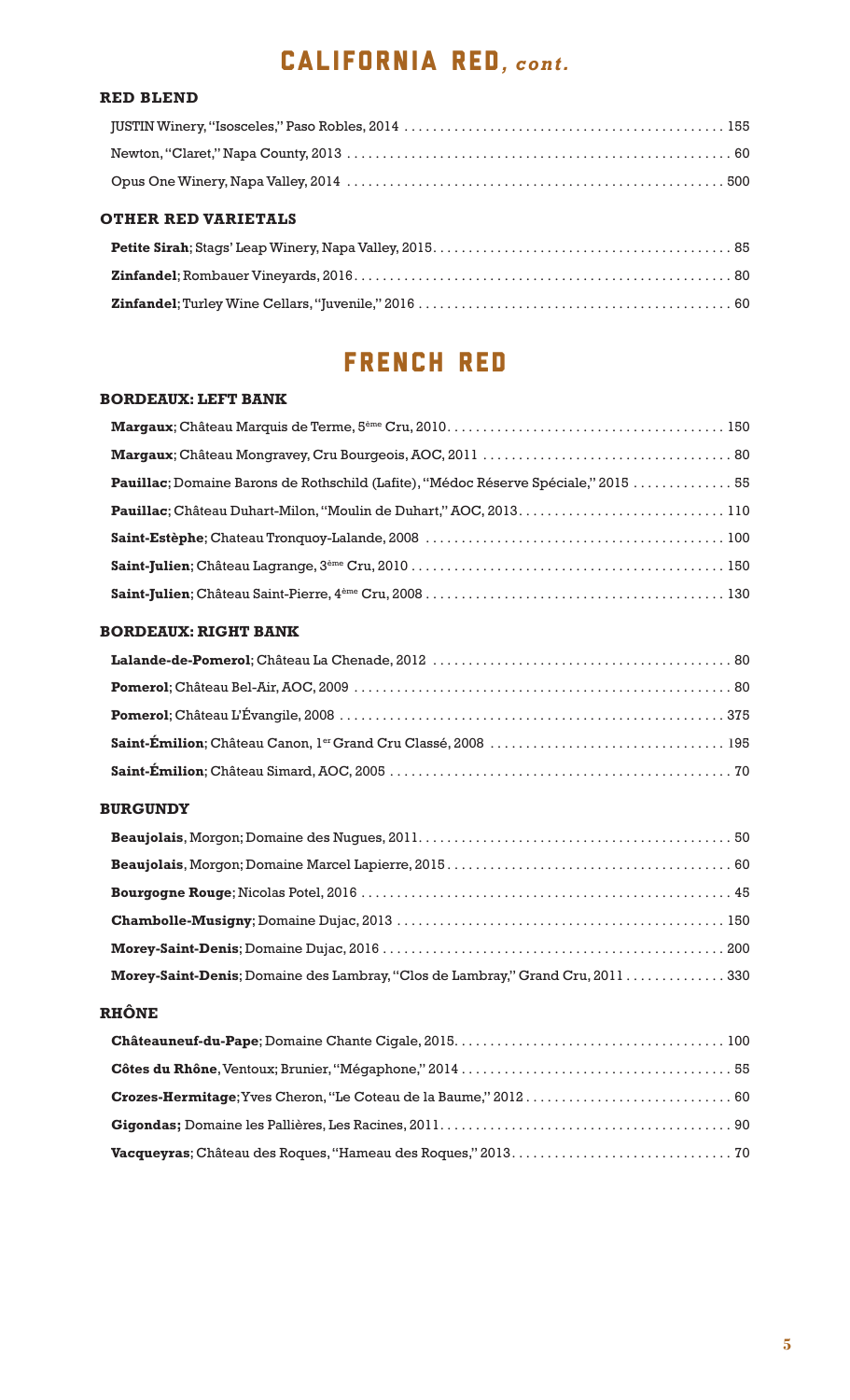## OTHER IMPORT RED

#### **ITALY**

| Chianti Classico Riserva; San Felice, "Il Grigio," Tuscany, 2013  55 |  |
|----------------------------------------------------------------------|--|
| Valpolicella Superiore; Marchesi Fumanelli, DOCG, Veneto, 2014  60   |  |

#### **SPAIN**

| Dominio de Valdepusa, Cabernet Sauvignon; Marqués de Griñón, DO, 2013  90 |
|---------------------------------------------------------------------------|
|                                                                           |
|                                                                           |
|                                                                           |
|                                                                           |
| <b>AUSTRALIA</b>                                                          |

#### **Shiraz**; Mollydooker Wines, "Blue Eyed Boy," McLaren Vale, 2014 . . . . . . . . . . . . . . . . . . . . . . . . . . . . . 95

#### **SOUTH AMERICA**

| Gabernet Sauvignon; Angulo Innocenti, "Nonni," La Consulta, Mendoza, 2014 60 |
|------------------------------------------------------------------------------|
| Cabernet Sauvignon; Viña Los Vascos by Barons de Rothschild (Lafite),        |
| Malbec; Bodega Catena Zapata, Vista Flores, Mendoza, Argentina, 2015  45     |
| Malbec; Ertnesto Catena Vineyards, "Tahuan," Mendoza, Argentina, 2013 45     |
|                                                                              |
|                                                                              |

# LARGE FORMAT BOTTLES

#### **MAGNUM** *1.5 liters • 2 standard bottles • 8 glasses*

| Cabernet Sauvignon; L'Ecole № 41 Winery, Columbia Valley, WA, 2006  150  |  |
|--------------------------------------------------------------------------|--|
|                                                                          |  |
|                                                                          |  |
| Merlot; Long Shadows Vintners, "Pedestal," Columbia Valley, WA, 2007 250 |  |
|                                                                          |  |

|                                                             | <b>BETZ FAMILY WINERY DINNER</b> NEWSTAPH October 4      |
|-------------------------------------------------------------|----------------------------------------------------------|
| Daniel's Broiler – Bellevue                                 |                                                          |
| Begins at $6:00 \text{ pm }  $ \$150 (plus tax and service) |                                                          |
|                                                             |                                                          |
| Daniel's Broiler – Bellevue                                 |                                                          |
| Begins at $6:00 \text{ pm}$   \$200 (plus tax and service)  |                                                          |
|                                                             | 11 <sup>th</sup> <b>ANNUAL CHAMPAGNE GALA</b> December 6 |
| Daniel's Broiler – Bellevue                                 |                                                          |
| Begins at 6:00 PM   \$175 (plus tax and service)            |                                                          |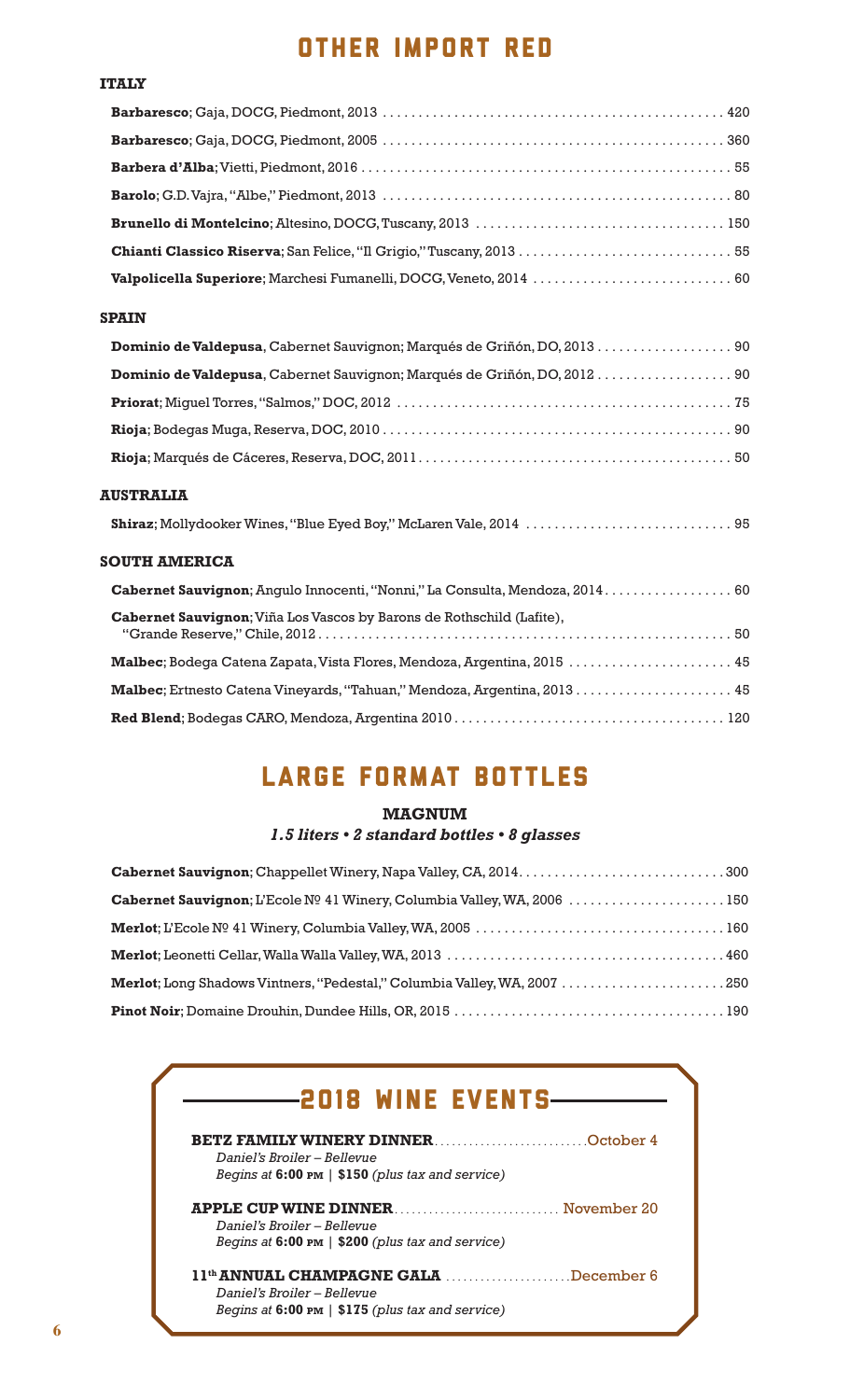## PORT & DESSERT WINE

#### **DESSERT WINE** GL | **bt**

| <b>Ice Wine, Chenin Blanc; Kiona Vineyards, Kiona Estate, Red Mountain, WA, 2016 (375 ml)</b> . 8 $\mid$ 65 |  |
|-------------------------------------------------------------------------------------------------------------|--|
| Madeira; Henriques & Henriques, "Finest Full Rich, 5 Years Old," Portugal, N/V 12                           |  |
|                                                                                                             |  |

#### **PORT**

| <b>Tawny</b> ; Porto Rocha, 40 Years Old, N/V (375 ml) $\ldots \ldots \ldots \ldots \ldots \ldots \ldots \ldots \ldots \ldots \ldots$ 34   275 |  |
|------------------------------------------------------------------------------------------------------------------------------------------------|--|
|                                                                                                                                                |  |
|                                                                                                                                                |  |

1 oz. each of Graham's 10-, 20-, 20- and 40-Year Old Tawny Port

## MARTINIS & MANHATTANS

**DANIEL'S HAND-SELECTED RUSSELL'S RESERVE 10 YEAR MANHATTAN** . . . . . 15

## SIGNATURE COCKTAILS

| VIOLET MARTINI Reyka vodka, Crème Yvette, St. Germain, lemon, simple syrup  13      |
|-------------------------------------------------------------------------------------|
|                                                                                     |
|                                                                                     |
| <b>THE DETAILS</b> Grey Goose Le Citron, crème de cassis, St. Germain, pineapple 13 |
| LA POIRE Grey Goose La Poire vodka, Disaronno amaretto, lemon  14                   |

## SEasonal cocktails

| APPLEWOOD MARTINI Woodford Reserve bourbon, apple cider syrup, tawny port, bitters. 14          |
|-------------------------------------------------------------------------------------------------|
| <b>BLACK MANHATTAN</b> Woodinville bourbon, Averna, Angostura and orange bitters 14             |
|                                                                                                 |
| MATA HARI Hennessy V.S cognac, chai-infused sweet vermouth, pomegranate, lemon, simple syrup 15 |
| BICYCLE THIEF Hendrick's gin, Campari, lemon, grapefruit, topped with soda  14                  |
|                                                                                                 |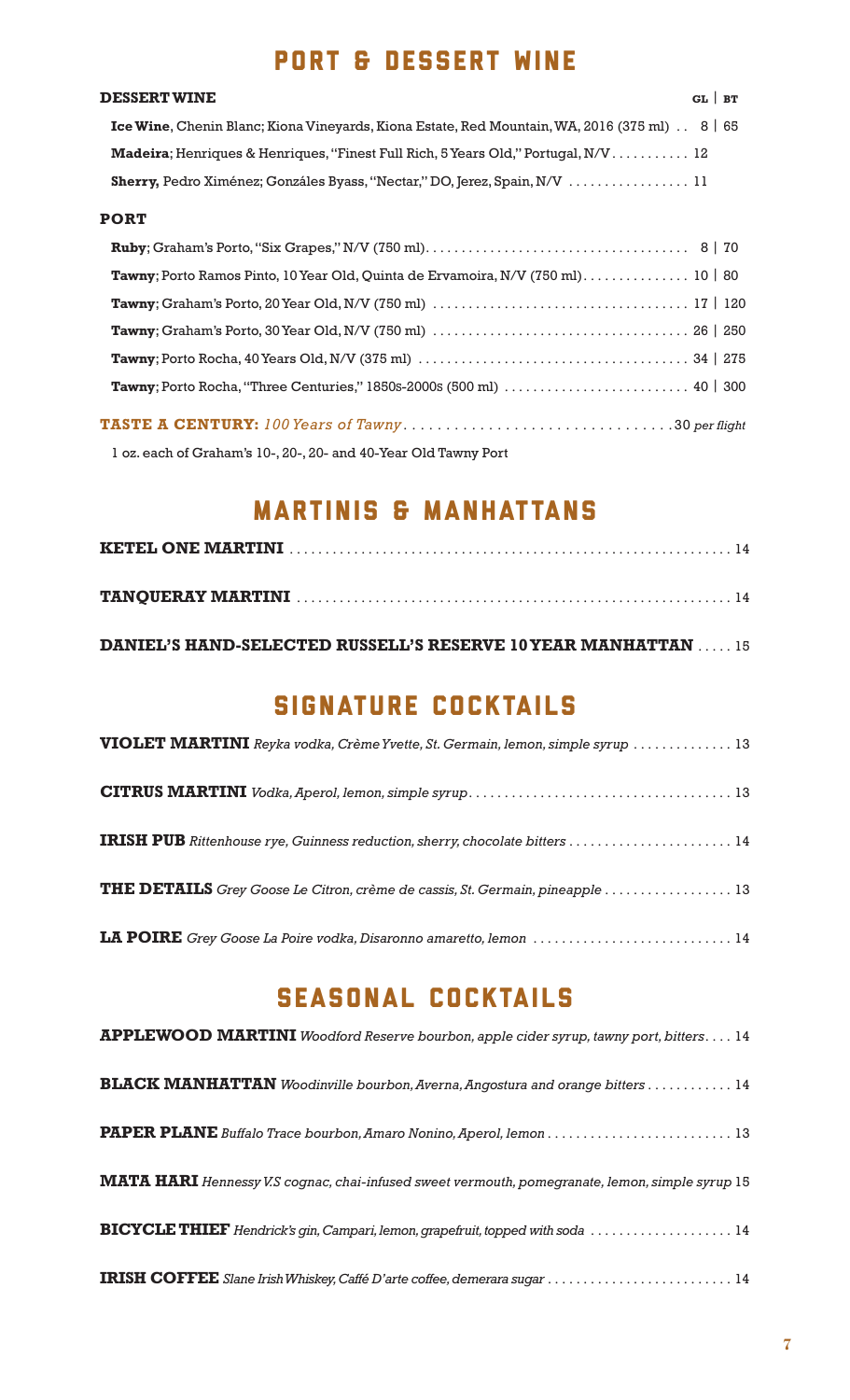# RARE & SELECTED SPIRITS

## SINGLE MALT SCOTCH

#### **Highland**

| Aberlour 13        |  |
|--------------------|--|
| Dalmore 12 year 14 |  |
| Dalwhinnie21       |  |
| Glenfiddich 15     |  |
| Glenmorangie 18    |  |
|                    |  |
| Singleton14        |  |

#### **Skye**

|--|--|--|--|--|--|--|--|--|--|--|--|--|--|--|--|--|--|--|--|--|--|--|--|--|--|--|--|--|--|--|--|

#### **Islay**

| Bunnahabhain17 |  |  |  |  |  |  |  |  |
|----------------|--|--|--|--|--|--|--|--|
| Lagavulin 25   |  |  |  |  |  |  |  |  |
| Laphroaig 18   |  |  |  |  |  |  |  |  |

#### **Lowland**

| Glenkinchie 12 year 16 |  |  |  |  |  |  |  |  |  |
|------------------------|--|--|--|--|--|--|--|--|--|
|                        |  |  |  |  |  |  |  |  |  |

#### **Speyside**

| Balvenie Doublewood19 |  |
|-----------------------|--|
| Balvenie Portwood  48 |  |
| Cragganmore 19        |  |
| Glenlivet 15          |  |
| Macallan 12 year18    |  |
| Macallan 18 year40    |  |
| Speyburn15            |  |

## BLENDED SCOTCH

| Chivas12               |
|------------------------|
|                        |
| Dewar's10              |
| Famous Grouse9         |
|                        |
| Johnnie Walker Red 10  |
| Johnnie Walker Black14 |
| Johnnie Walker Green18 |
| Johnnie Walker Gold 30 |
| Monkey Shoulder 11     |
|                        |

## IRISH WHISKEY

| Bushmills11 |  |  |  |  |  |  |  |  |  |  |  |  |
|-------------|--|--|--|--|--|--|--|--|--|--|--|--|
|             |  |  |  |  |  |  |  |  |  |  |  |  |
| Teeling16   |  |  |  |  |  |  |  |  |  |  |  |  |

## BOURBON

| Baker's 15                                      |
|-------------------------------------------------|
| Basil Hayden's14                                |
|                                                 |
|                                                 |
| Buffalo Trace 11                                |
|                                                 |
| Bulliet Rye 10                                  |
|                                                 |
| Jack Daniel's Single Barrel Select 14           |
| Knob Creek 12                                   |
| $Knob$ Creek Rye13                              |
| Maker's Mark11                                  |
| Rittenhouse 9                                   |
| Russell's Reserve Rye $\dots\dots\dots\dots 12$ |
| Templeton $Rye$ 14                              |
| Wild Turkey 1019                                |
| Woodford Reserve 14                             |
| Woodford Reserve Rye 14                         |
|                                                 |

## CANADIAN WHISKEY

| Canadian Club9                                                                               |
|----------------------------------------------------------------------------------------------|
|                                                                                              |
| $\operatorname{Crown}$ Royal XO $\ldots \ldots \ldots \ldots \ldots \ldots 19$               |
| $\textsf{MacNaughton's.}\dots\dots\dots\dots\dots\dots\,9$                                   |
|                                                                                              |
| $\texttt{Seagram's Seven} \dots \dots \dots \dots \dots \dots \dots \dots \dots \dots \dots$ |
|                                                                                              |
|                                                                                              |

## COGNACS & BRANDY

| Boulard Calvados 15     |  |
|-------------------------|--|
| Courvoisier VS  12      |  |
| Courvoisier VSOP15      |  |
| Grand Marnier12         |  |
| Hennessy VS 12          |  |
| Hennessy VSOP 16        |  |
|                         |  |
| Hennessy Paradis 80     |  |
|                         |  |
| Larressingle Armagnac10 |  |
| Rémy Martin VSOP 15     |  |
| Rémy Martin XO 45       |  |